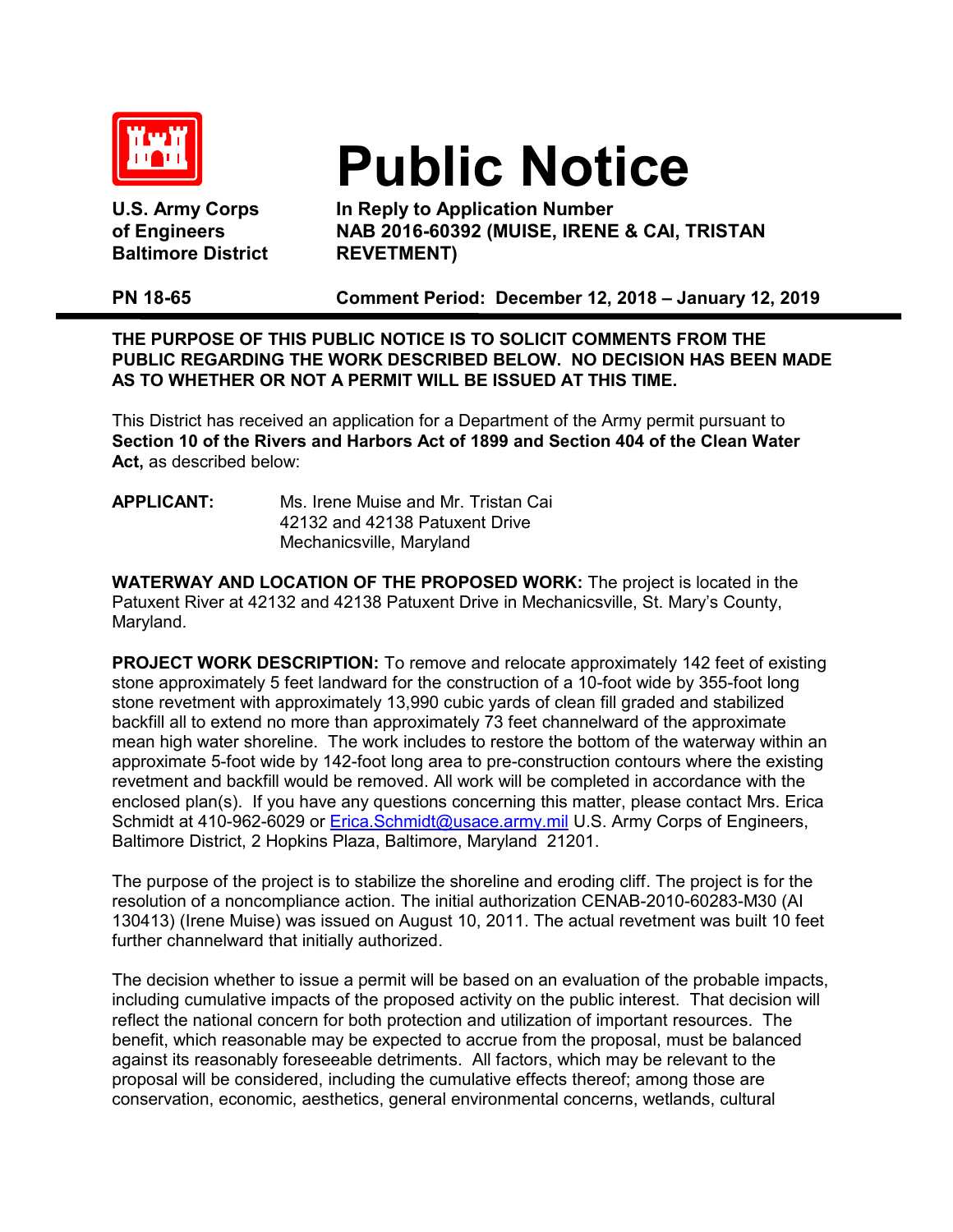values, fish and wildlife values, flood hazards, flood plain values, land use, navigation, shoreline erosion and accretion, recreation, water supply and conservation, water quality, energy needs, safety, food and fiber production, mineral needs, and consideration of property ownership and in general, the needs and welfare of the people.

The Corps of Engineers is soliciting comments from the public; Federal, State, and local agencies and officials; Indian Tribes; and other interested parties in order to consider and evaluate the impacts of this proposed activity. Any comments received will be considered by the Corps of Engineers to determine whether to issue, modify, condition or deny a permit for this proposal. To make this decision, comments are used to assess impacts on endangered species, historic properties, water quality, general environmental effects, and the other public interest factors listed above. Comments are used in the preparation of an Environmental Assessment and/or an Environmental Impact Statement pursuant to the National Environmental Policy Act. Comments provided will become part of the public record for this action. Comments are also used to determine the need for a public hearing and to determine the overall public interest of the proposed activity. Written comments concerning the work described above related to the factors listed above or other pertinent factors must be received by the District Engineer, U.S. Army Corps of Engineers, Baltimore District, 2 Hopkins Plaza, Baltimore, Maryland 21201 within the comment period specified above.

**ESSENTIAL FISH HABITAT:** The Magnuson-Stevens Fishery Conservation and Management Act (MSFCMA), as amended by the Sustainable Fisheries Act of 1996 (Public Law 04-267), requires all Federal agencies to consult with the National Marine Fisheries Service (NMFS) on all actions, or proposed actions, permitted, funded, or undertaken by the agency that may adversely affect Essential Fish Habitat (EFH). The project site lies in or adjacent to the Patuxent River complex for EFH as described under the MSFCMA for Scopthalmus aquosos (windowpane flounder) juvenile and adult; Pomatomus saltatrix (blue fish) juvenile and adult; Paralicthys dentatus (summer flounder) juvenile and adult; and the eggs, larvae, juvenile, and adult stages of Sciaenops ocellatus (red drum), Scomberomorus cavalla (king mackerel), Scomberomorus maculatus (Spanish mackerel), and Rachycentron canadum (cobia), managed species under the MSFCMA.

The project has the potential to adversely affect EFH or the species of concern by loss of spawning, nursery, forage and/or shelter habitat as described under the MSFCMA for the species and life stages identified above. In addition, the site is not located adjacent to historic mapped beds of submerged aquatic vegetation. The Baltimore District has made a preliminary determination that site-specific impacts would not be substantial and an abbreviated consultation will be conducted with NMFS. No mitigative measures are recommended to minimize adverse effects on EFH at this time. This determination may be modified if additional information indicates otherwise and would change the preliminary determination. The project area is not a Habitat Area of Particular Concern (HAPC).

The applicant is required to obtain a water quality certification in accordance with Section 401 of the Clean Water Act from the Maryland Department of the Environment. Any written comments concerning the work described above which relate to water quality certification must be received by the Wetlands and Waterways Program, Maryland Department of the Environment, Montgomery Park Business Center, 1800 Washington Boulevard, Suite 430, Baltimore, Maryland 21230-1708 within the comment period as specified above to receive consideration. The Section 401 certifying agency has a statutory limit of one year from the date of this public notice to make its decision.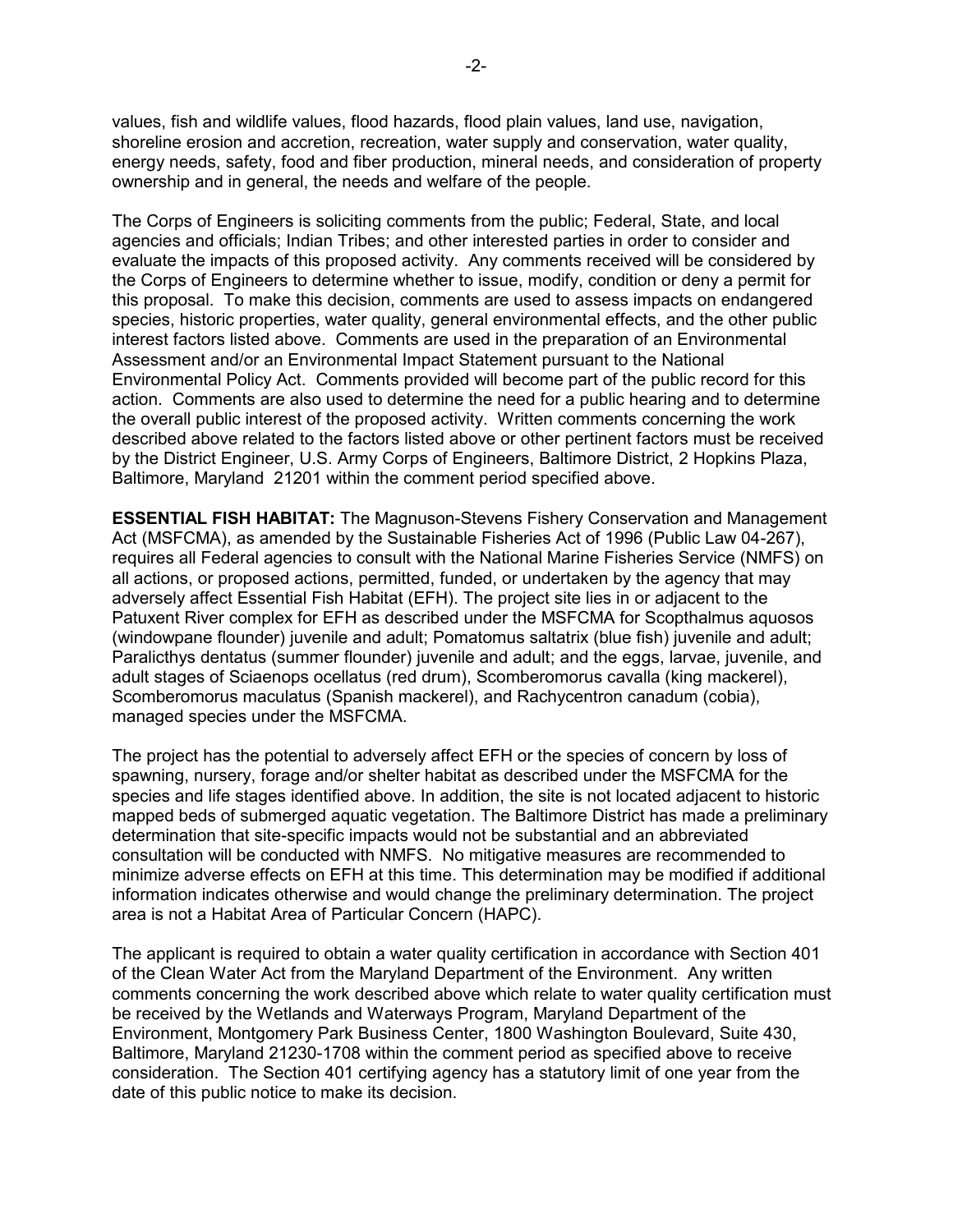Where applicable, the applicant has certified in this application that the proposed activity complies with and will be conducted in a manner consistent with the approved Coastal Zone Management (CZM) Program. By this public notice, we are requesting the State concurrence or objection to the applicant's consistency statement. It should be noted that the CZM Program has a statutory limit of 6 months to make its consistency determination.

The applicant must obtain any State or local government permits which may be required.

A preliminary review of this application indicates that the proposed work will have no affect Federal listed threatened or endangered species or their critical habitat since the depth of the water at the project site is less than 3-feet mean low water, pursuant to Section 7 of the Endangered Species Act, as amended because the proposed project is not located within waters accessible to species identified in the area. As the evaluation of this application continues, additional information may become available which could modify this preliminary determination.

Review of the latest published version of the National Register of Historic Places indicates that no registered properties listed as eligible for inclusion, therein, are located at the site of the proposed work. Currently unknown archeological, scientific, prehistoric, or historical data may be lost or destroyed by the work to be accomplished under the request permit.

The evaluation of the impact of this project on the public interest will include application of the guidelines promulgated by the Administrator, U.S. Environmental Protection Agency, under authority of Section 404 of the Clean Water Act.

Any person who has an interest which may be adversely affected by the issuance of this permit may request a public hearing. The request, which must be in writing, must be received by the District Engineer, U.S. Army Corps of Engineers, Baltimore District, 2 Hopkins Plaza, Baltimore, Maryland 21201, within the comment period as specified above to receive consideration. Also it must clearly set forth the interest which may be adversely affected by this activity and the manner in which the interest may be adversely affected.

It is requested that you communicate this information concerning the proposed work to any persons know by you to be interested and not being known to this office, who did not receive a copy of this notice.

FOR THE DISTRICT ENGINEER:

Digitally signed by<br>ANDERSON.KATHERINE.B.1229407798 ANDERSON.KATHERINE.B.1229407798<br>DN: c=US, o=U.S. Government,<br>ou=DoD, ou=PKI, ou=USA,<br>cn=ANDERSON.KATHERINE.B.122940<br>7798 Date: 2018.12.11 11:44:23 -05'00'

Kathy B. Anderson Chief, Maryland Section Southern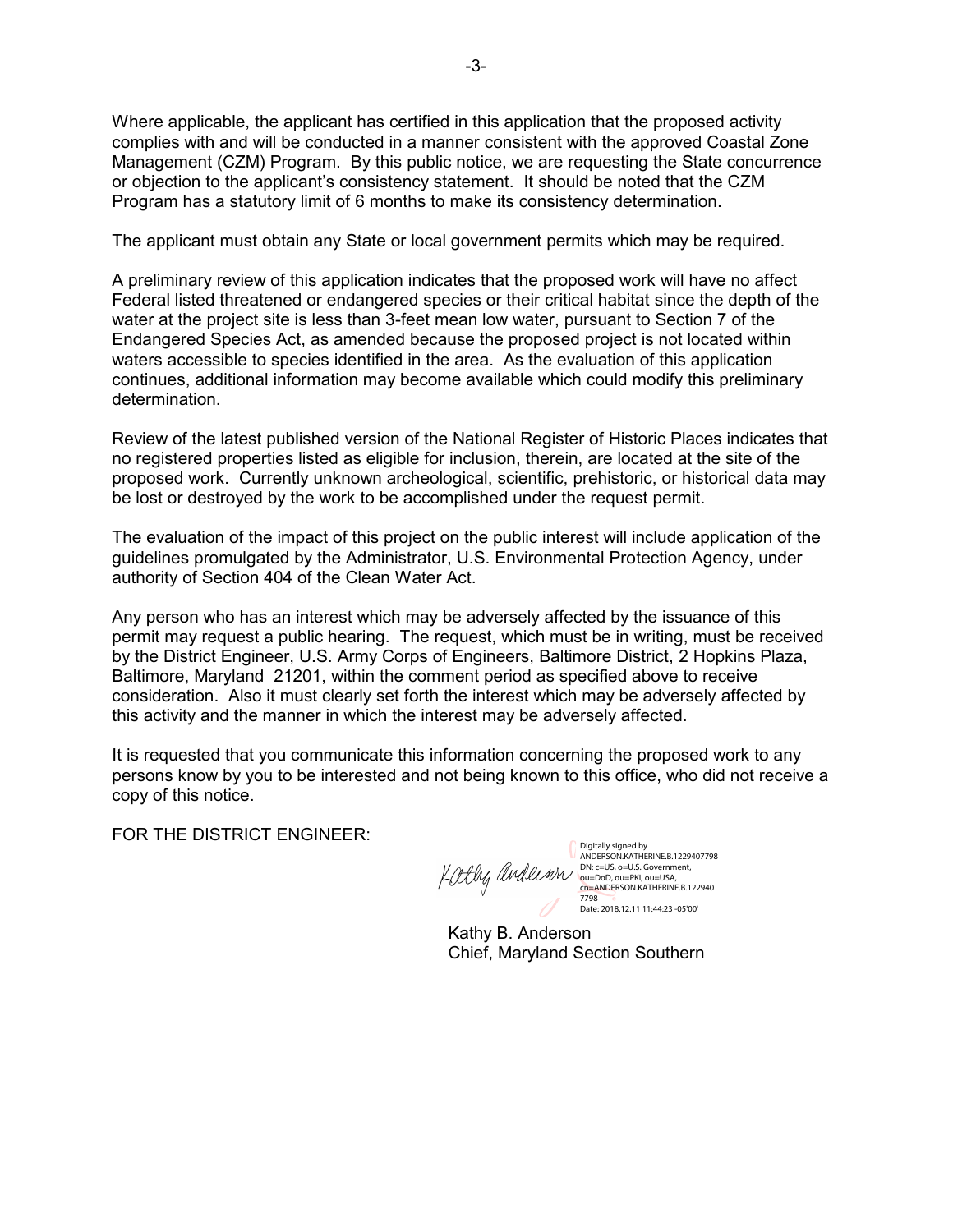## Google Maps 42138 Patuxent Dr

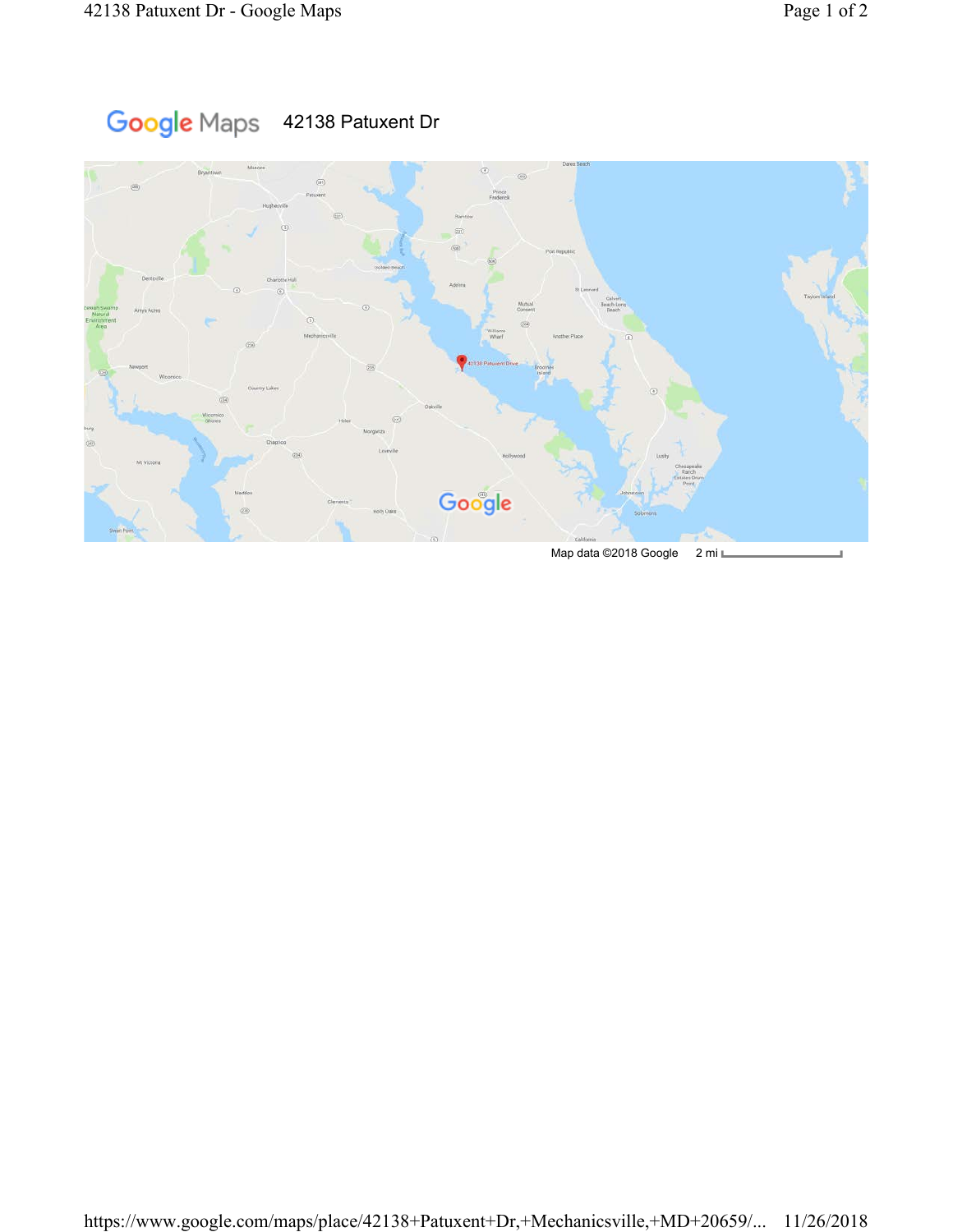

 $\frac{41618}{1.5}$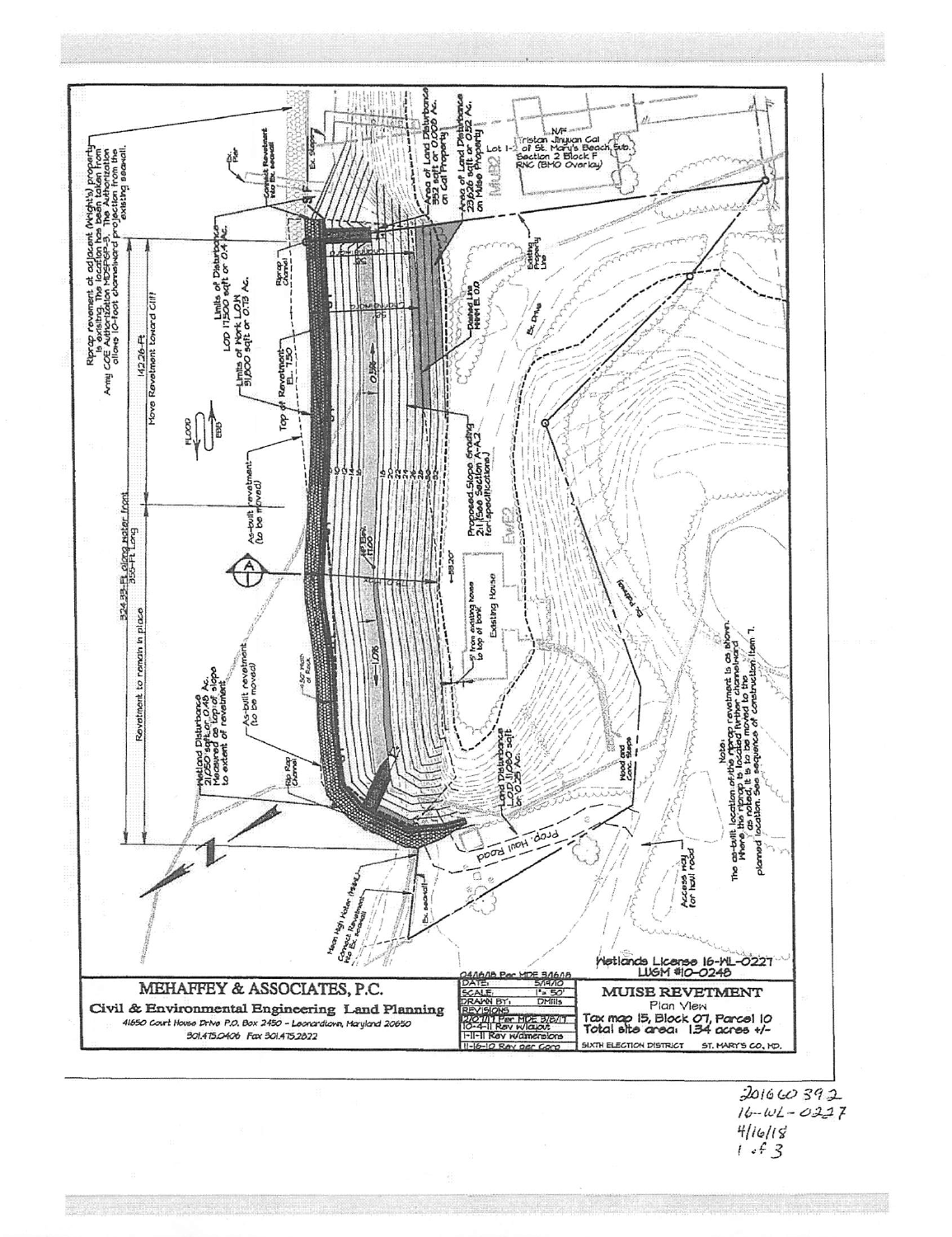

 $16 - 62 - 0227$  $2 + 3$